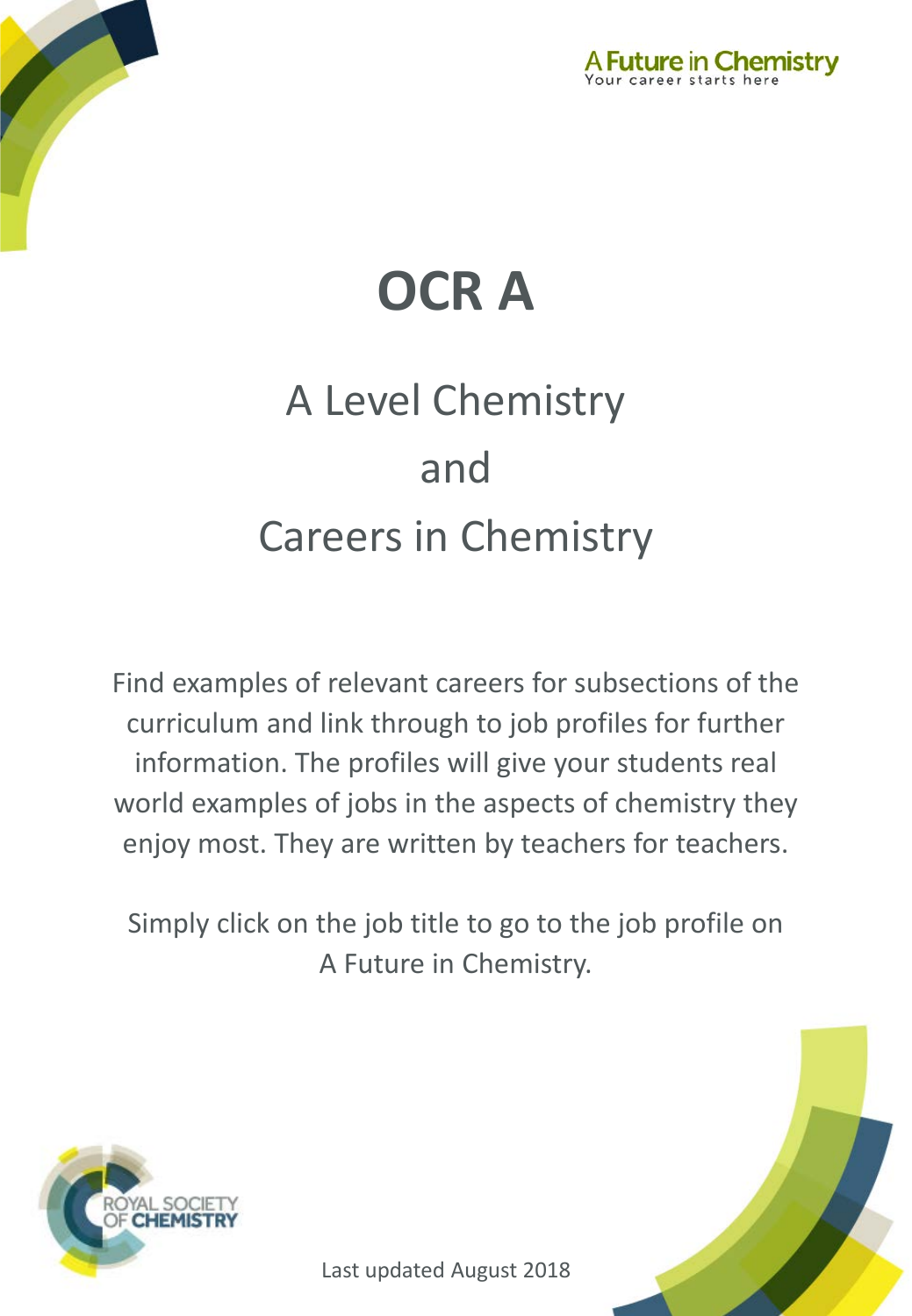

## A Level Chemistry and Careers in Chemistry 1 of 4

\_\_\_\_\_\_\_\_\_\_\_\_\_\_\_\_\_\_\_\_\_\_\_\_\_\_\_\_\_\_\_\_\_\_\_\_\_\_\_\_\_\_\_\_\_\_\_\_\_\_\_\_\_\_\_\_\_\_\_\_\_\_\_\_\_\_\_

\_\_\_\_\_\_\_\_\_\_\_\_\_\_\_\_\_\_\_\_\_\_\_\_\_\_\_\_\_\_\_\_\_\_\_\_\_\_\_\_\_\_\_\_\_\_\_\_\_\_\_\_\_\_\_\_\_\_\_\_\_\_\_\_\_\_\_

### **Module 2 – Foundations in Chemistry**

- 2.2 Electrons, Bonding and Structure
- › [Cancer Researcher and Science](http://www.rsc.org/careers/future/cancer-researcher-and-science-communicator)  **Communicator** › [Research Fellow](http://www.rsc.org/careers/future/research-fellow)
- › [Postdoctoral Research Associate](http://www.rsc.org/careers/future/postdoctoral-research-associate)

### **Module 3 – Periodic Table and Energy**

#### 3.2 Physical Chemistry

- › [Chief Chemist](http://www.rsc.org/careers/future/chief-chemist)
- › [PhD Student](http://www.rsc.org/careers/future/phd-student)

› [Project Leader in Enhanced](http://www.rsc.org/careers/future/project-leader-enhanced-experimentation)  Experimentation

### **Module 4 – Core Organic Chemistry**

- 4.1 Basic Concepts and Hydrocarbons
- › [Project Leader in Enhanced](http://www.rsc.org/careers/future/project-leader-enhanced-experimentation)  Experimentation
- › [Vice President of Research and](http://www.rsc.org/careers/future/vice-president-research-and-development)  Development
- › [Sustainability Consultant](http://www.rsc.org/careers/future/sustainability-consultant)



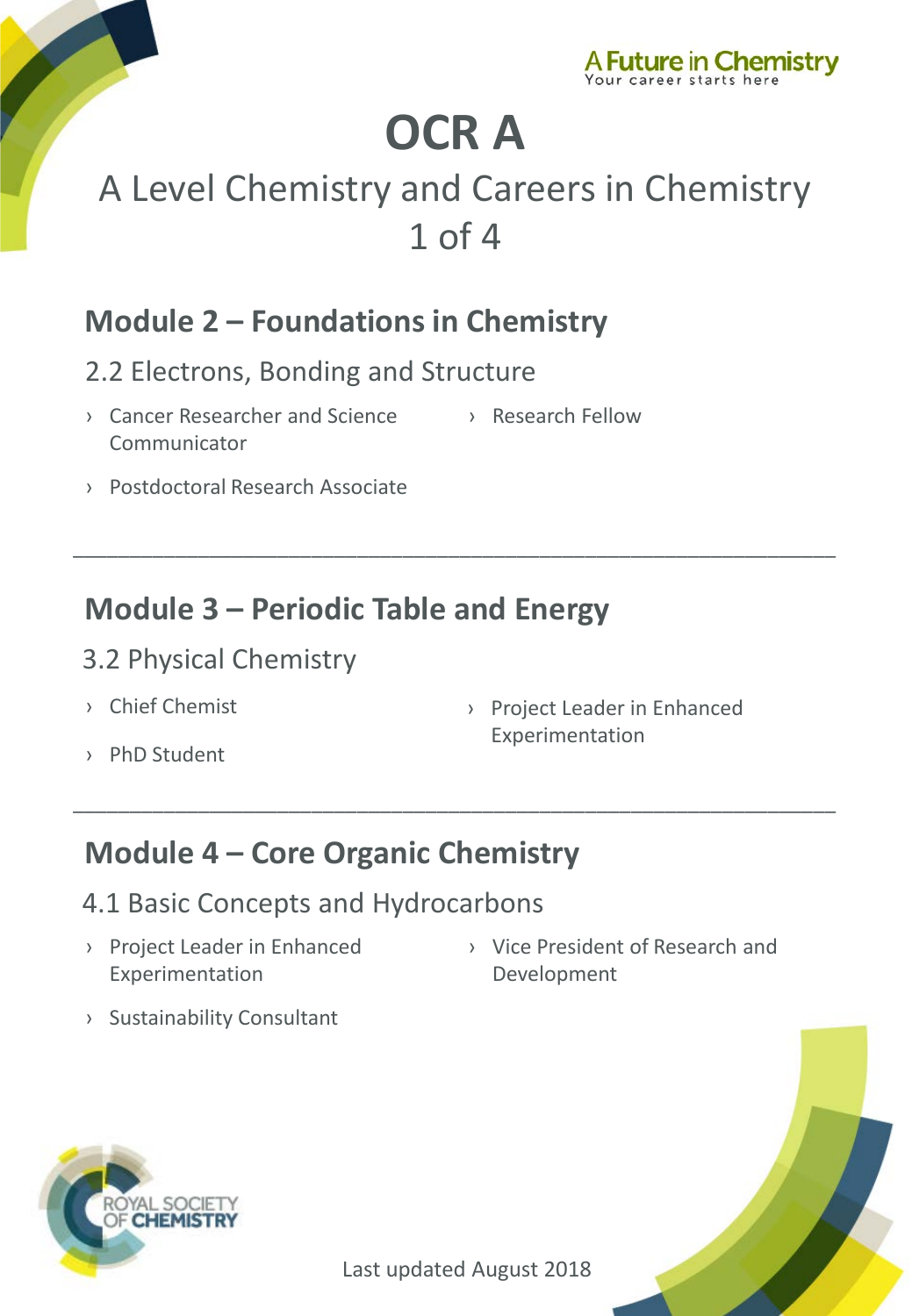

## A Level Chemistry and Careers in Chemistry 2 of 4

### **Module 4 – Core Organic Chemistry**

#### 4.2 Alcohols, Haloalkanes and Analysis

- › [Advanced Apprentice –](http://www.rsc.org/careers/future/advanced-apprentice-forensics) Forensics
- › [Analytical Scientist](http://www.rsc.org/careers/future/analytical-scientist)
- › [Applications Chemist](http://www.rsc.org/careers/future/applications-chemist)
- › [Assistant Analyst, Drug Control](http://www.rsc.org/careers/future/assistant-analyst-drug-control-centre)  Centre
- › [Associate Researcher](http://www.rsc.org/careers/future/associate-researcher)
- › [Astrochemist](http://www.rsc.org/careers/future/astrochemist)
- › [Atmospheric Chemistry Researcher](http://www.rsc.org/careers/future/atmospheric-chemistry-researcher)
- › [Chemical Industrial Placement](http://www.rsc.org/careers/future/chemical-industrial-placement)
- › [Director of IRC in Biomedical](http://www.rsc.org/careers/future/director-irc-biomedical-materials)  Materials
- › [Environmental Chemist](http://www.rsc.org/careers/future/environmental-chemist)
- › [Experimental Chemist](http://www.rsc.org/careers/future/experimental-chemist)
- › [Forensic Scientist](http://www.rsc.org/careers/future/forensic-scientist)
- › [Household Goods Scientist](http://www.rsc.org/careers/future/household-goods-senior-scientist)
- › [Medicinal Chemist](http://www.rsc.org/careers/future/medicinal-chemist)
- › [Quality Assurance Chemist](http://www.rsc.org/careers/future/quality-assurance-chemist)
- › [Registered Scientist](http://www.rsc.org/careers/future/registered-scientist)
- › [Researcher](http://www.rsc.org/careers/future/researcher-internship)
- › [Scientific Associate, NMR](http://www.rsc.org/careers/future/scientific-associate-nmr-spectroscopy)  Spectroscopy
- › [Senior Analytical Systems](http://www.rsc.org/careers/future/senior-analytical-systems-technician)  **Technician**
- › [Skincare Company Founder](http://www.rsc.org/careers/future/founder-saaf-skincare)
- › [Sports Scientist](http://www.rsc.org/careers/future/senior-sports-scientist)



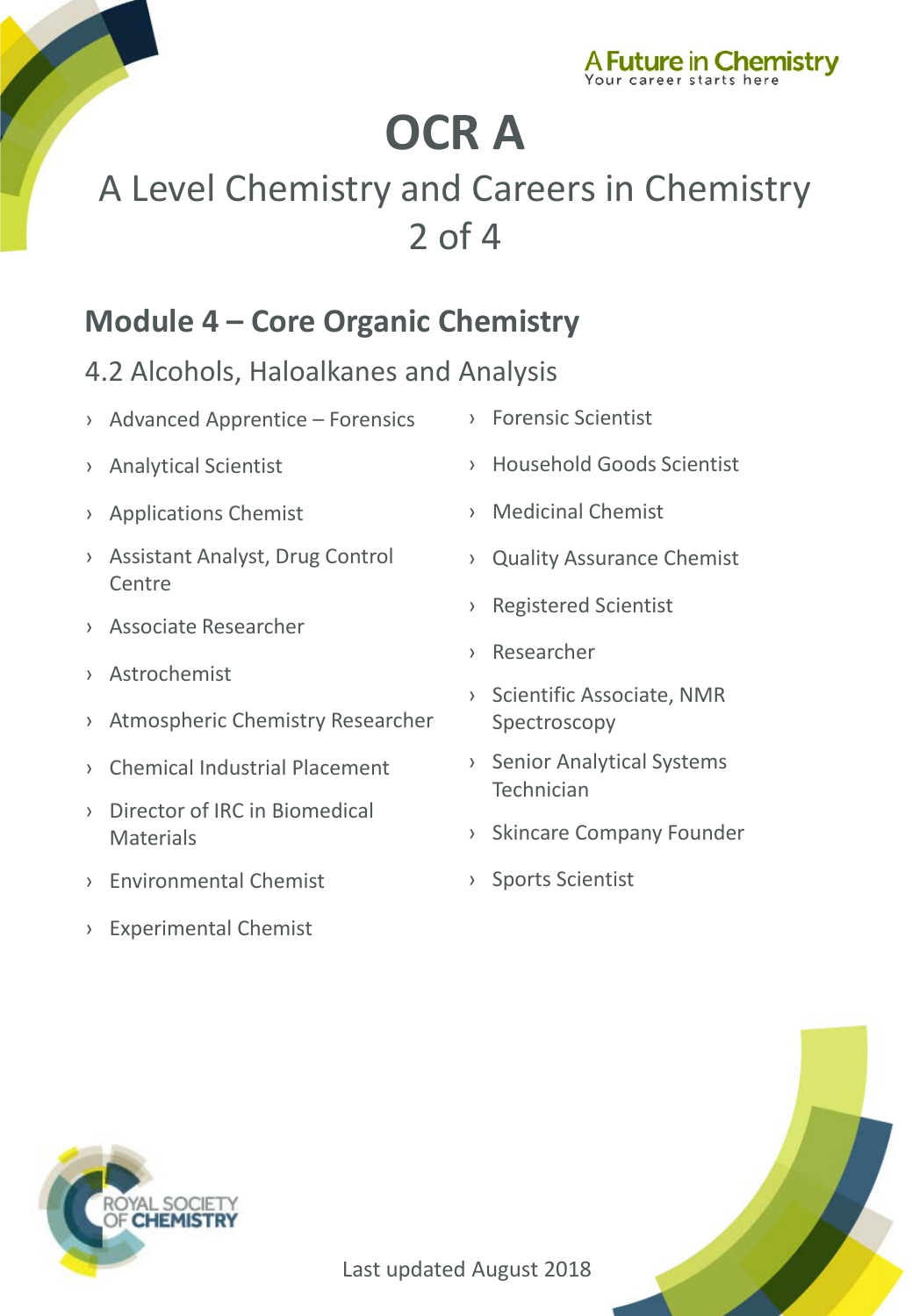

## A Level Chemistry and Careers in Chemistry 3 of 4

### **Module 5 – Physical Chemistry and Transition Elements**

- 5.1 Rates, Equilibrium and pH
- › [Quality Assurance Chemist](http://www.rsc.org/careers/future/quality-assurance-chemist)
- 5.2 Energy
- › [Chief Chemist](http://www.rsc.org/careers/future/chief-chemist)

› [PhD Student](http://www.rsc.org/careers/future/phd-student)

- › [Patent Attorney](http://www.rsc.org/careers/future/patent-attorney)
- 5.3 Transition Elements
- › [Project Manager](http://www.rsc.org/careers/future/project-manager)

› [Project Leader in Enhanced](http://www.rsc.org/careers/future/project-leader-enhanced-experimentation)  Experimentation

### **Module 6 – Organic Chemistry and Analysis**

\_\_\_\_\_\_\_\_\_\_\_\_\_\_\_\_\_\_\_\_\_\_\_\_\_\_\_\_\_\_\_\_\_\_\_\_\_\_\_\_\_\_\_\_\_\_\_\_\_\_\_\_\_\_\_\_\_\_\_\_\_\_\_\_\_\_\_

- 6.1 Aromatic Compounds, Carbonyls and Acids
- › Flavour [Chemist & Innovation Director](http://www.rsc.org/careers/future/flavourist-innovation-director)

#### 6.2 Nitrogen Compounds, Polymers and Synthesis

- 
- › [Applications Chemist](http://www.rsc.org/careers/future/applications-chemist) › [Consumer Products Technician](http://www.rsc.org/careers/future/consumer-products-technician)
- 
- › [Associate Researcher](http://www.rsc.org/careers/future/associate-researcher) › [Experimental Chemist](http://www.rsc.org/careers/future/experimental-chemist)
- › [Chemical Industrial Placement](http://www.rsc.org/careers/future/chemical-industrial-placement) › [Household Goods Scientist](http://www.rsc.org/careers/future/household-goods-senior-scientist)
	-